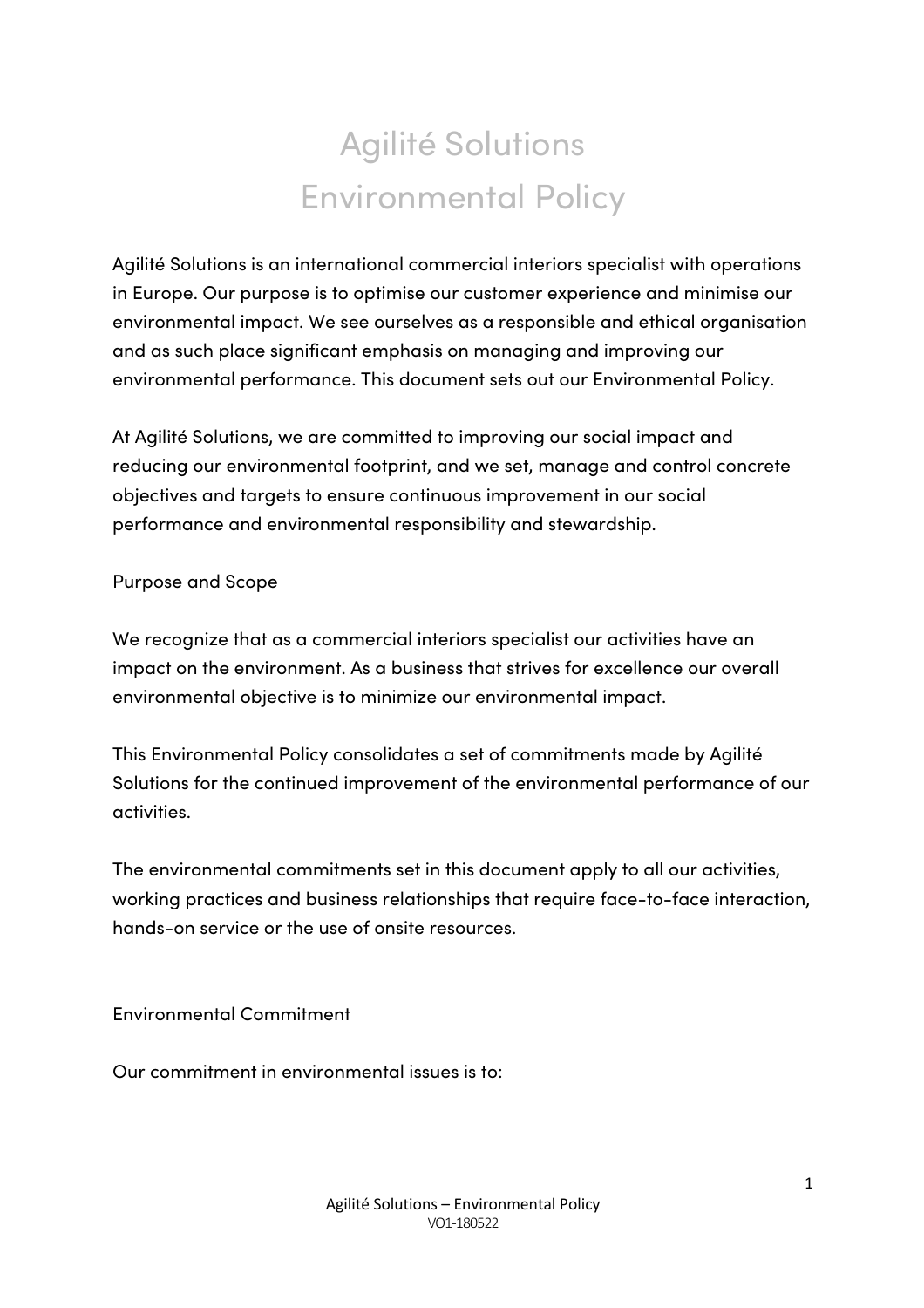- Increase our knowledge and awareness on the climate and nature crisis, and on what actions we might take individually and collectively to mitigate or solve these problems.
- Reduce environmental impact and meet the company's environmental key objectives and targets.
- Promote continued improvement in our processes, practices and environmental performance within the framework of the established objectives and targets.
- Ensure compliance with all applicable environmental legislation and regulations.
- Communicate internally and externally our environmental policy, objectives, targets and performance on a regular and transparent manner.
- Improve our ability to integrate appropriate consideration of sustainability and environmental protection in consultancy projects, trainings and other activities.
- Increase our client organisation's knowledge and awareness of the environmental dimension of impact management whenever relevant.
- Take action to reduce the carbon footprint of our activities, compensate for unavoidable carbon emissions and seek opportunities to continuously improve our environmental performance and prevent pollution.
- Reduce consumption of resources and improve the efficient use of those resources.
- Manage waste generated from construction related activities incorporating reduction, re-use and recycling in accordance with the principles of the waste hierarchy.
- Ensure environmental, including climate change and nature protection, criteria are taken into account in the procurement of goods and services.
- Promote the ideas of sustainability and environmental protection through internal and external informative and educational activities.
- Foster collaboration among our stakeholders partners, consultants, employees, clients, corporate partners, suppliers and service providers - to promote improved environmental performance and pave the way towards climate neutrality.
- Implement a continual improvement process by assessing and monitoring performance against clear and specific environmental objectives and targets relevant to its business activities.